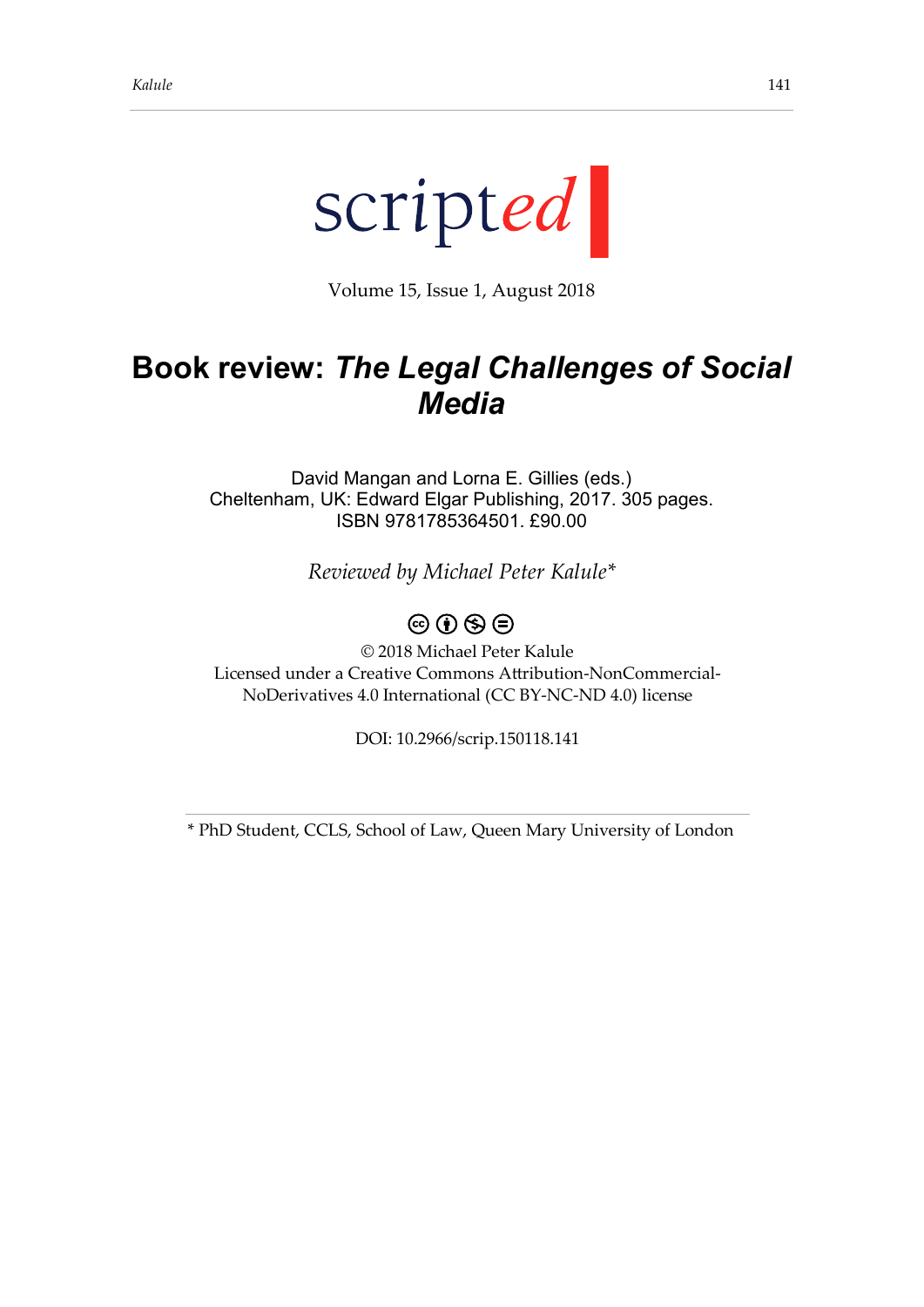*The Legal Challenges of Social Media* is the outcome of a research collaboration led by Lorna Gillies and David Mangan at Leicester University's School of Law in December 2013. Broadly, the research topics in this collection cover contemporary problems of social media that intersect with law, politics, and policy. As the editors note, the aim of the book is not to provide an overview of the law but to sketch different interpretational frameworks for readers to engage with challenging issues pertaining to: 1) social media and law; 2) public order in a virtual space; 3) private law responses to social media; and 4) questions concerning cross-border regulation of virtual space.

In Chapter 2, which opens this collection, Andrew D Murray is concerned with developing a framework that maps the rule of law online. According to Murray, rather than analysing questions of regulation from a micro-level perspective, we should view them also from a macro-level perspective  $-$  if we are to address wider questions pertaining to culture, morality and values in a global networked context. Subsequently, in addressing the key question of this article as to what the rule of law is, Murray outlines an outward picture of jurisprudence from a globalised perspective. Using examples from extradition case studies and the principle of extraterritorial effects, Murray poses the question of whether or not individuals in one jurisdiction, say, the UK, may be criminally liable for crimes in another jurisdiction such as Nigeria or Thailand. In doing so, he unravels a fundamental flaw in the rule of law online especially with regard to practical legal questions such as legitimacy, foreseeability, interpretation and adjudication. Indeed for Murray, and for the readers, there remains an irresolvable conflict of laws (i.e., internal/external extra-territorial effects), where rule of law is replaced by an overlapping and countercontradictory rule of laws. This seems to be the result of a tenuous grounding of the notion of the rule of law in sovereign-statist and liberal-positivist thought that requires a commonality of moral cultural experience.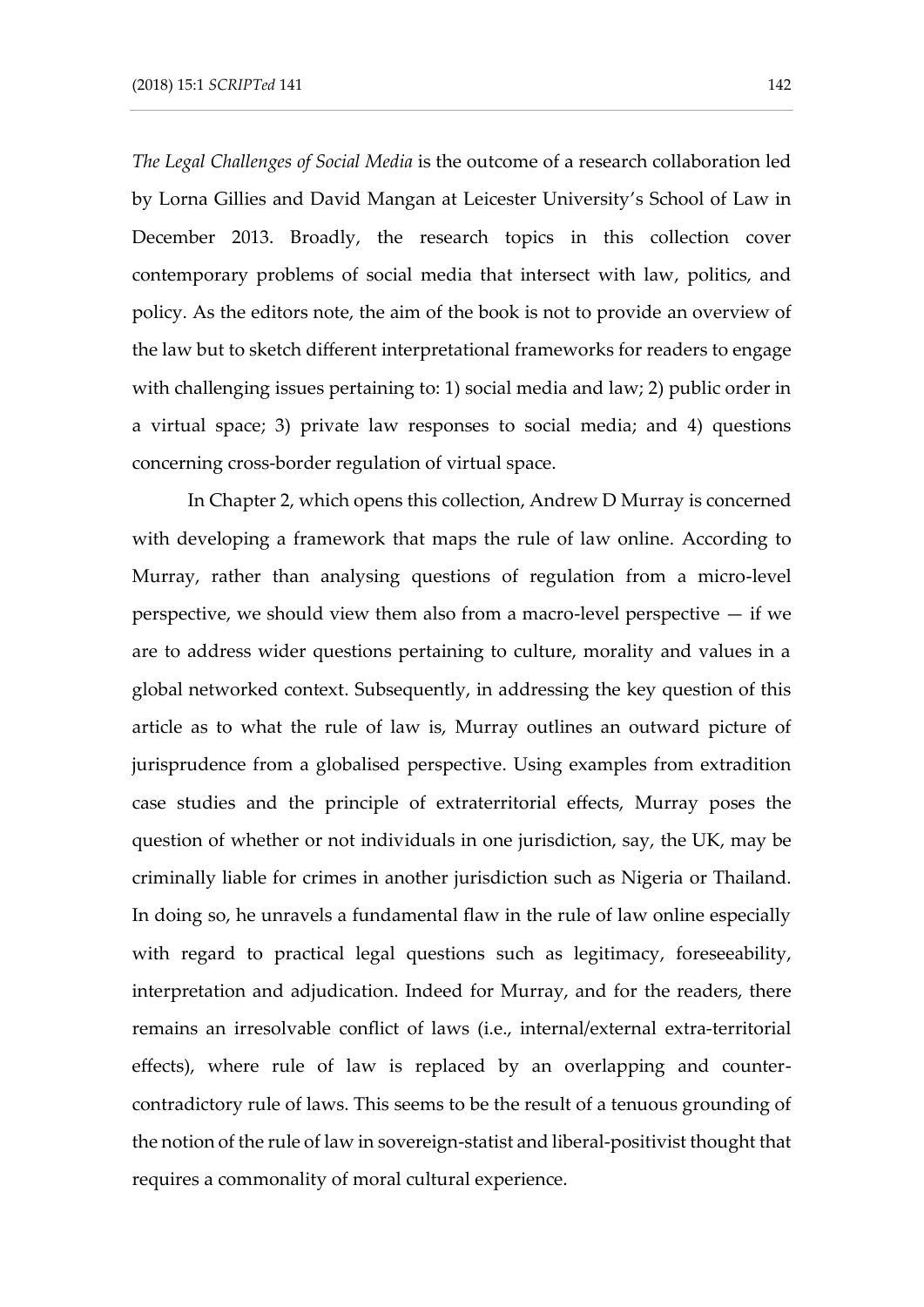Jacob Rowbottom's discusses in Chapter 3 whether legal controls leave enough space for freedom of expression. He is particularly concerned with how criminal law should respond to digital communications that facilitate harassment, bullying, racism, and sexism. Through an analysis of existing Public Order legal provisions such as section 5 of the Public Order Act 1986 (which makes it an offence to use threatening or abusive words or behaviour) and section 4A of the Public Order Act 1986 Act (which proscribes an intent to cause harassment alarm and distress), Rowbottom is concerned that the catch-all nature of the offences in these provisions is overreaching, as it covers a wider scope than public law in the offline world. As such, these provisions have a tendency to disproportionately truncate the free speech rights, which should afford protection to words that offend, shock, or disturb. In trying to get to the bottom of the courts' reluctance to give freedom of speech its due salience, Rowbottom suggests that the casual, private, and temporal nature of communication on the internet (as opposed to say, real-time, "public" communication in a café) is what profoundly complicates where the line is to be drawn when it comes to online communication. For Rowbottom, a way forward involves moving away from criminal sanctions and adopting more proportionate regulatory approaches such as the right to be forgotten.

In Chapter 4, Ian Walden considers the question of press regulation in a "messy" converging environment. For Walden, an analysis of contemporaneous press regulation must grapple with an understanding of both the traditional printed press and the use of social media by the press. The new press, social media, however, presents challenges with regard to the structure that dislodge traditional regulatory processes. For instance, the emergence of dynamic ondemand audio-visual television-like services coupled with unprecedented ways of receiving and imparting information transnationally has generated areas of uncertainty that cannot be adequately captured by the same regulatory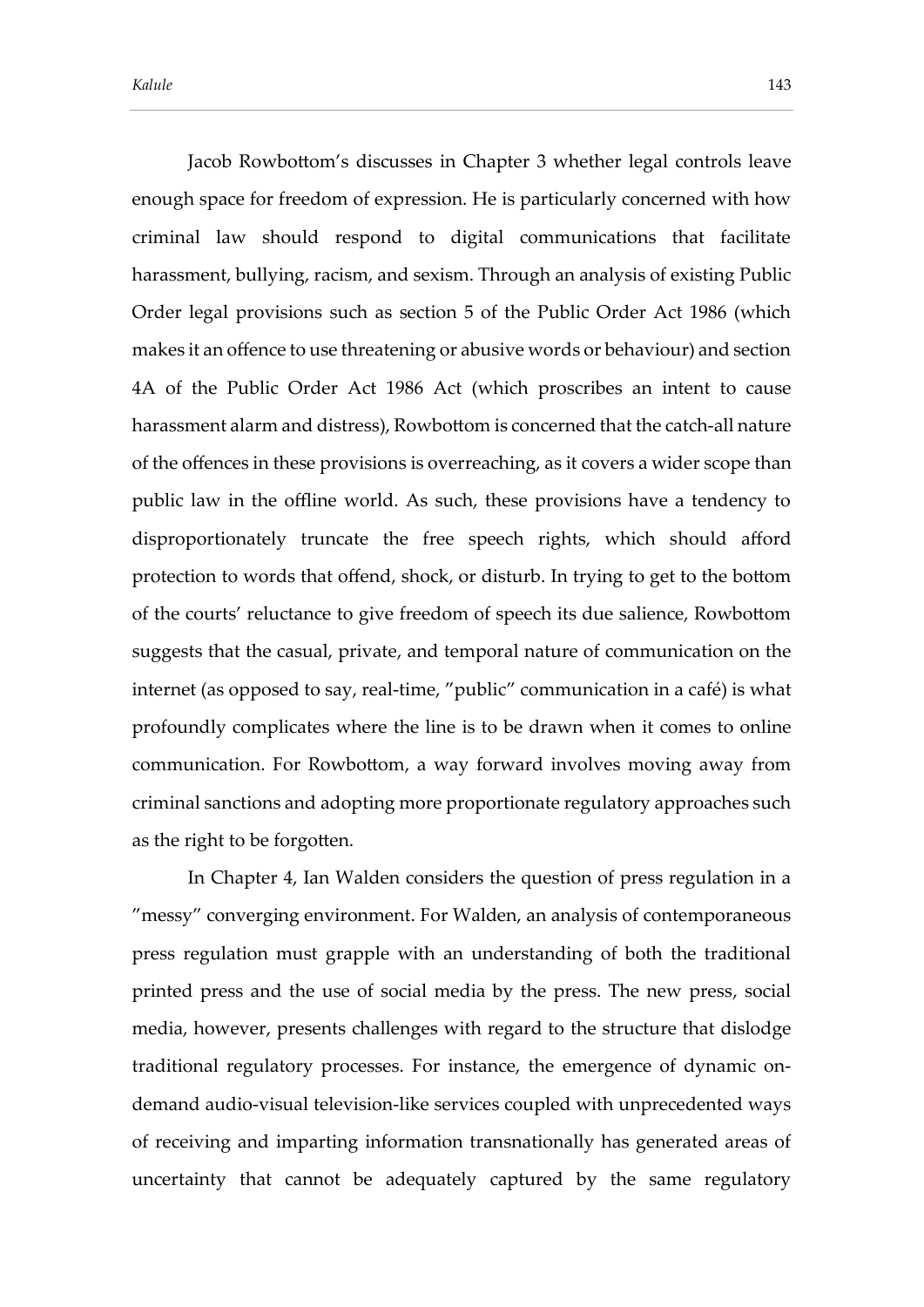structures and boundaries that cover the traditional press. Walden thus asks: How then are we to regulate the press in a converged environment? In answering this question, the notion of technology neutrality is proposed. However, even with such an approach, online media services would have to be treated differently, forms of regulatory oversight for example would have to negate statist forms. At any rate, for Walden, online services and social media would have to be governed by a divergent regulatory regime.

In Chapter 5, Daithí Mac Síthigh explores the issue of contempt of court and new media by looking at how the use of the internet and social media has complicated the law of contempt, which relates to the interference with or undermining of the administration of justice. Through an analysis of cases involving high profile public figures, Mac Síthigh shows how the instantaneous, unstoppable publication (by contempt of images and commentary) online via social media can be prejudicial to the accused persons and their convictions. He suggests that the representations of the special nature of the internet in relation to the law of contempt has been exaggerated or dismissed altogether and what is needed is a nuanced/compromised view that recognises the substantial challenges that the internet presents for contempt.

In Chapter 6, Lorna Woods directs the readers' attention to human rights beyond the scope of Article 10 of the European Convention on Human Rights namely the right to freedom of expression. For Woods, Article 10 does not adequately reflect some aspects of social media use. Thus, more attention should be paid to the role of Article 8, (which provides a right to respect for one's private and family life, his home and his correspondence) if we are to provide a coherent framework for the protection of individual rights online. A lot of Wood's reasoning is based on the fact that Article 8 is: 1) related to the development of one's personality and (communal) identity; and 2) broad in scope covering issues such as data protection, private life, family life, home and correspondence.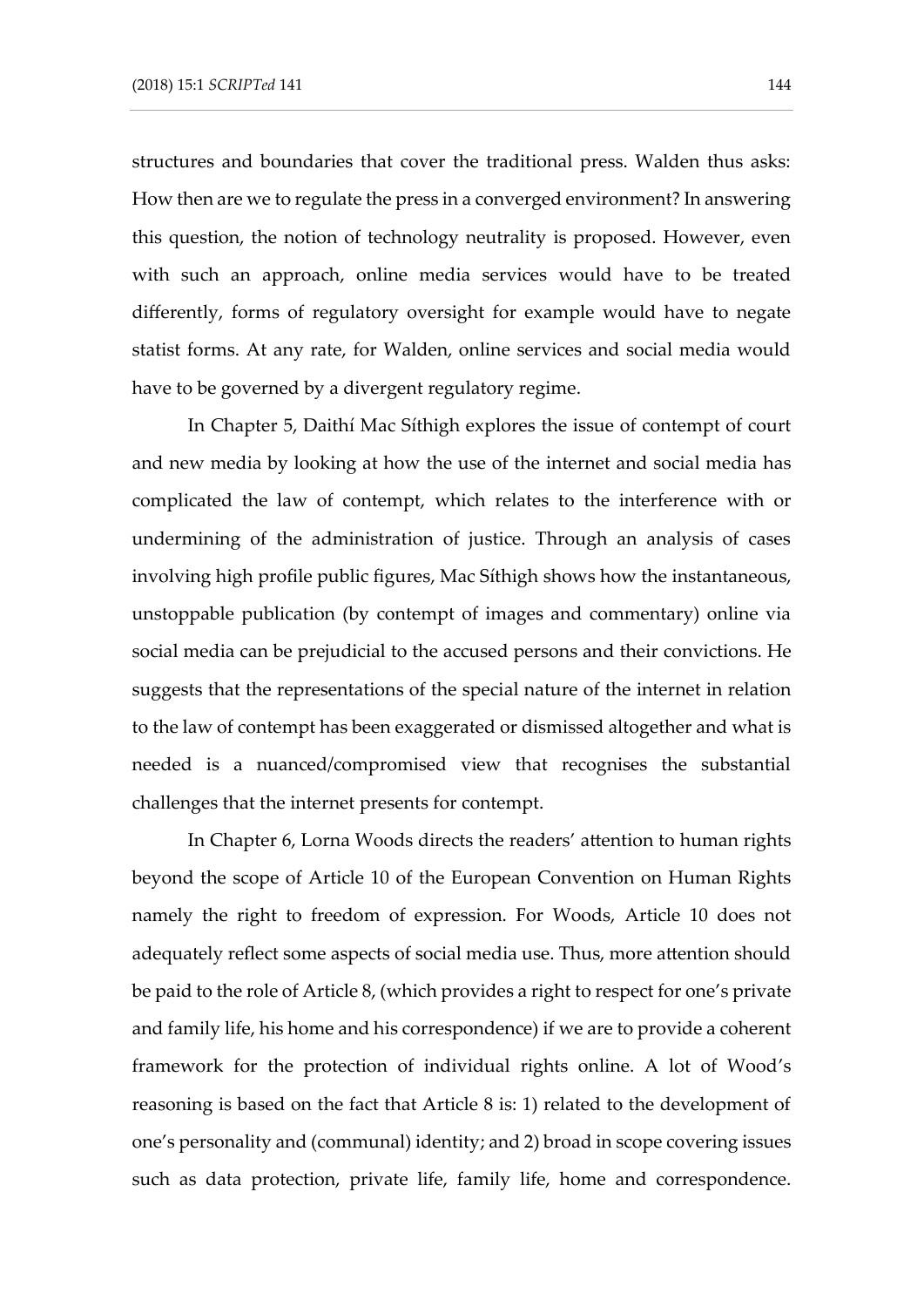However, inasmuch as Wood's arguments are compelling, it seems to me that her conceptualisation of freedom of expression and human rights generally is limited and conservative. Arguably, a reconceptualisation of digital rights that seeks to overturn the limits of Article 10 and yet still works within the general liberal human rights framework will inevitably carry with it an inherent, contradictory statist violence (i.e., a liberal-statist-"what-do-we-expect-states-todo" hierarchisation of humanhood or the human within human rights) that perplexes and limits our conceptualisation of freedom and rights in a globalnetworked context.

In Chapter 7, Emily Laidlaw looks into the thorny issue of drawing the line between hate speech, offensive or abusive speech, and banter or jokes. The key problem, it appears, is the inherent transposability of speech, namely its ability to take on different subjective incalculable/unprogrammable registers especially in a high-volume cross-cultural digital environment. Regulation of offensive speech would be akin to regulating a slippery slope and it would place an irresolvable burden on social media platforms. Laidlaw argues that we have expected too much from technology companies: We expect them to be socially responsible, culturally sensitive, and yet not too culturally sensitive. For Laidlaw, the challenge (which in my view is a nearly irresolvable one) is for social media companies to innovate delicate governance and regulatory approaches that are effective, context-sensitive, and nuanced, and still allow for one-off remarks.

Robin D. Barnes and Paul Wragg in Chapter 8 address the phenomenon of the troll as a figure who publicly scrutinises, ridicules and probes the (im)morality of public sports figures and personalities. Issues covered here include the privacy-invading and coercive nature of the troll and whether their trolling constitutes a public interest and is thus protected by the freedom to criticise. Indeed, Barnes and Wragg argue that there is a justifiable argument for the troll to interfere with and scrutinise the life of a public figure in politics, arts,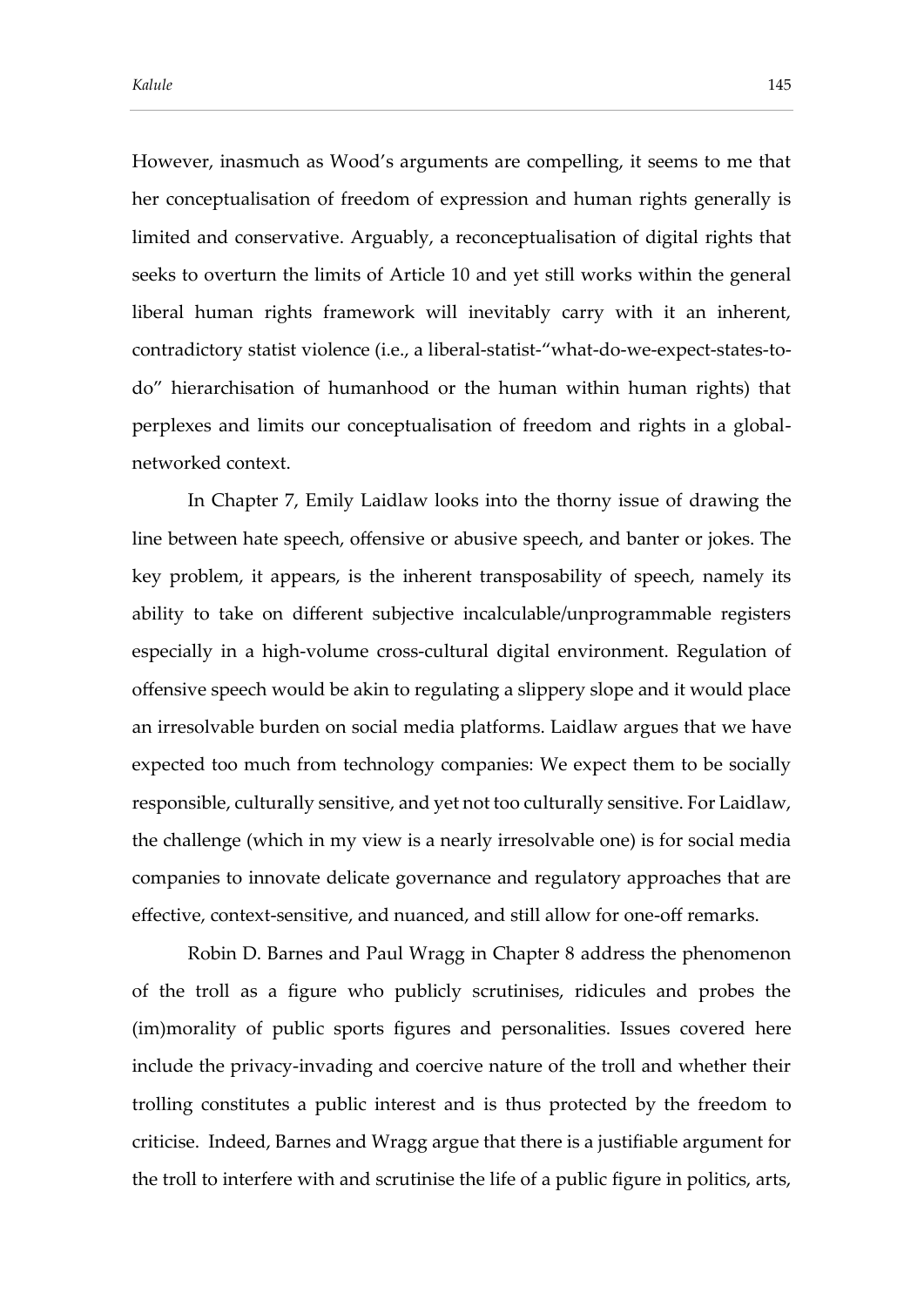or sports, as a matter of widely shared public interest that outweighs individual privacy concerns. Thus, for sportsmen and public personalities it appears that their individual foibles are fair game.

Edina Harbinja's article in Chapter 9 looks at the issues surrounding the transmission of social media accounts after an individual's death. Generally, a Facebook account is the intellectual property of the service provider, thus neither the Facebook content nor a user's account is the property of the user. Harbinja argues that the law in this area should be updated to allow a dead person's family to acquire IP rights to user content on Facebook without allowing the family access and the use of the actual account. This would preserve post-mortem privacy (presuming that cross-culturally, in a "globalised" context, this is what the deceased person would desire? ) allowing them to preserve and control their dignity integrity secrets and memory after death. It remains to be seen whether such post mortem rights are feasible considering that online privacy autonomy and the ownership of IP rights (even of users who are still alive) are still highly contested, and, for the most part, still in the interminable clench of online intermediaries. One thus wonders how/if we can start to look after or think well for our death, if we cannot yet even effectively look after ourselves now, (whilst alive) in the present.

In Chapter 10, David Mangan examines the protection of employers' reputation with regard to communications on social media in the workplace. For Mangan, Social media use presents a troubling scenario for employees who make remarks that the employer deems embarrassing or harmful to their interests. He argues that the punishment of dismissal for such employees' remarks is an extreme measure as in most cases, social media users view the social media space as a distinct place "unconnected to the workplace and analogous to sharing a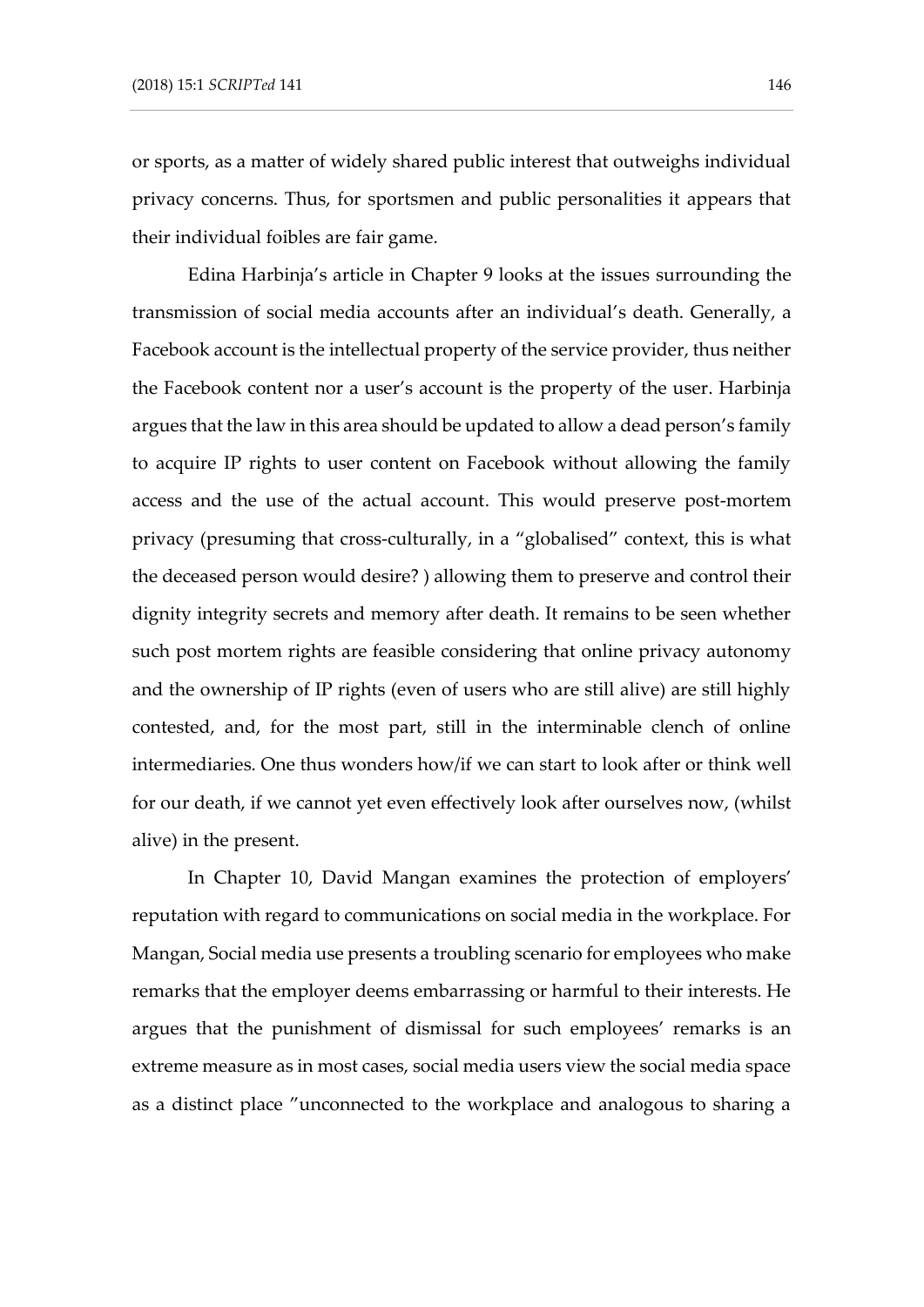beer with friends."<sup>1</sup> Furthermore, another important argument of Mangan's is the fact that extreme dismissal and punishment for remarks made by workers can censor whistleblowing and constructive criticism in the workplace. Consequently, for Mangan, the UK needs to develop more nuances in this regard to ensure that social media remains a space that allows for the participation in activities and enhanced discussions of issues of political and general interest.

In Chapter 11, Andrew Scott examines the liability of online intermediaries with regard to defamatory material. Central to Scott's discussion is the fact that intermediaries (as publishers) are tangentially liable for defamatory content. To this end intermediaries (under threat of legal action) are prompted to act as censors and to take down content regardless of its substance or accuracy. For Scott, treating intermediaries as publishers is a misguided and unnecessary conceptual stretch. It is an "unwholesome layer cake" that curtails (at its diverging intermediary layers/points) the right to freedom of expression and the public knowledge that it facilitates. He suggests a change in defamation law that would allow for a shift in the responsibility of speech adjudication from private parties to public authorities.

In Chapter 12, Lorna E. Gillies seeks to answer the question of how claimants may initiate proceedings to protect their reputation, individual privacy, and human rights in a particular jurisdiction irrespective of where the parties are domiciled. For Gillies the regulation of social media via private international law should progress through a coordinated conceptual approach underpinned by a discourse that allows for a continued balance between the parties' rights to freedom of expression and fair trial. This approach, in Gillies's terms, continues to support the relationship between EU and national human

-

<sup>1</sup> *Groves v. Cargojet Holdings Ltd* [2011] CLAD No 257 (76).